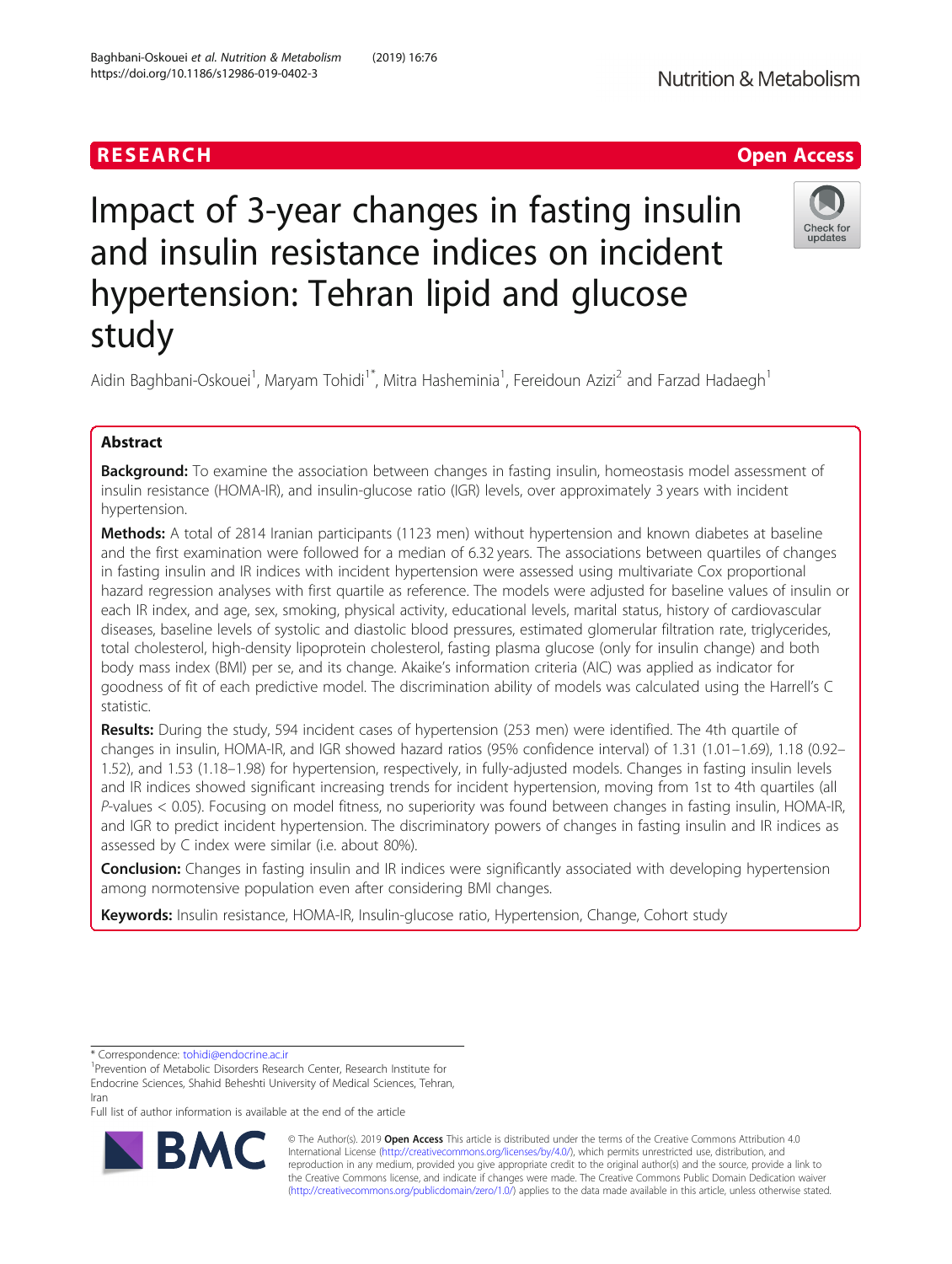# Introduction

Hypertension as a leading cause of cardiovascular morbidity and mortality, remains a persistent public health challenge due to its high prevalence rate worldwide [\[1](#page-7-0)]. The total burden of the disease is expected to rise to 1.56 billion by 2025 [\[1](#page-7-0)]. Age, sex, body mass index (BMI), diabetes status, and blood pressure variables were reported as the most common predictors for subsequent hypertension in a systematic review on hypertension predicting models [\[2](#page-7-0)].

Insulin resistance (IR) and compensatory hyperinsulinemia, as main components of metabolic syndrome, may have serious consequences, contributing to the development of hypertension [[3,](#page-7-0) [4](#page-7-0)], potentially through adverse effects on adrenal medullary activity and the renin angiotensin system, sympathetic nerve system, and vascular smooth muscle tone  $[4, 5]$  $[4, 5]$  $[4, 5]$  $[4, 5]$ . Several methods have been proposed for assessment of IR in humans; among these, the homeostasis model assessment of insulin resistance (HOMA-IR) index is the most well-known  $[6]$  $[6]$ .

Numerous longitudinal studies have discussed the role of both IR and compensatory hyperinsulinemia in the occurrence of hypertension [\[7](#page-7-0)–[15\]](#page-8-0). Wang et al., in a meta-analysis study, showed elevated fasting insulin concentrations and IR were independently correlated with an exacerbated risk of hypertension in the general population [[16\]](#page-8-0). Likewise, the positive association of baseline fasting insulin, HOMA-IR, and insulin-glucose ratio (IGR) with incident hypertension among an Iranian population has been previously reported [[17\]](#page-8-0).

It has been shown that beside baseline values, changes in classic risk factors including body weight, waist circumference (WC), and serum uric acid concentration play important roles in the development of hypertension [[18](#page-8-0)–[20](#page-8-0)]. To the best of our knowledge, there is no data regarding the impact of changes in fasting insulin and IR indices on incident hypertension. Considering the high incidence of both IR and hypertension among Iranian population  $[21]$ , in the current study we aimed to examine the association of changes in levels of fasting insulin and IR indices including HOMA-IR and IGR over approximately 3 years with incident hypertension in an adult Middle-Eastern population.

# Methods

# Study design and population

The Tehran Lipid and Glucose Study (TLGS) is a large long term community-based prospective study, being conducted on a representative sample of residents from district No. 13 of Tehran, the capital city of Iran. The TLGS consists of two components: First, a baseline cross-sectional study (1999–2001), in which a representative population, aged over 3 years, participated. Second, a prospective study still in progress; detailed descriptions of the study have been published elsewhere [[22\]](#page-8-0). Based on the TLGS protocol, the whole population was followed at approximately 3-year intervals; until Oct 2017, five follow-up examinations were accomplished for all participants [(2002–2005), (2005–2008), (2008–2011), (2011–2014), and (2014–2017)].

Due to the need to update physical activity questionnaire, we used the data from participants in the second phase of TLGS who had insulin data (2002–2005); hence, there were 4 follow-ups for participants who enrolled in the study. In the current study, we enrolled 4849 individuals aged ≥20 years, who were evaluated for the effects of changes in fasting insulin and IR indices between baseline (2002–2005) and the first follow-up (2005–2008) on incident hypertension; of these, individuals with prevalent hypertension at baseline  $(n = 847)$ and the first examination  $(n = 243)$  were excluded. Moreover, considering the effects of some glucoselowering medications on insulin levels and IR indices, those with drug-treated type 2 diabetes (T2D) at baseline  $(n = 123)$  or at the first follow-up  $(n = 58)$  were excluded. Of those involved in the baseline survey, 444 individuals who did not participate in the first follow-up visit and 189 participants with missing data on covariates at baseline or at the first follow-up were also excluded, leaving 2945 participants. Finally, after further exclusion of participants without any follow-up ( $n = 131$ ), 2814 subjects (1123 men and 1691 women) were remained, who were monitored for a median period of 6.32 years after the first examination (Fig. [1\)](#page-2-0).

#### Clinical and laboratory measurements

Baseline information including demographic data, education, medications use, past medical history of cardiovascular diseases (CVD) and smoking behavior were collected by a trained interviewer, using a pretested questionnaire during private interviews. Weight was measured, while subjects were minimally clothed with shoes removed, using digital electronic weighing scale (Seca 707, Seca Corp., Hanover, MD, USA; range 0.1– 150 kg) and recorded to the nearest 100 g. Height was measured in a standing position without shoes, using a tape meter with shoulders in normal alignment. BMI was calculated as weight in kilograms divided by square of height in meters. WC was measured at the level of umbilicus.

Blood pressure was measured twice using a standardized mercury sphygmomanometer (calibrated by Iranian Institute of Standards and Industrial Researches) on the right arm in sitting position after at least 15 min of rest; and the average of two measurements was considered as the participant's blood pressure.

From each individual a venous blood sample was collected between 7:00 and 9:00 AM after 12–14 h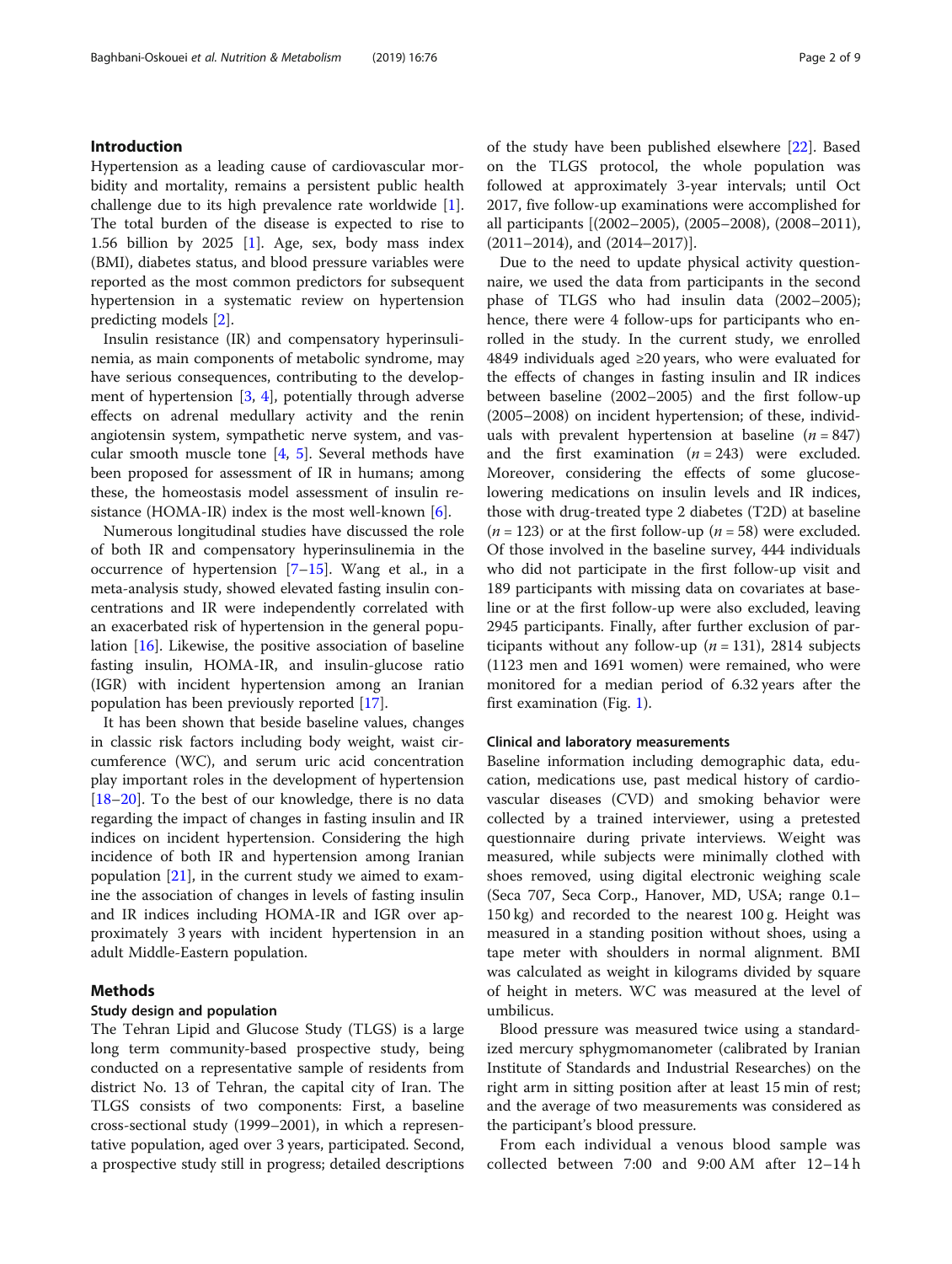<span id="page-2-0"></span>

overnight fasting, and centrifuged within 30–45 min of collection.

Fasting plasma glucose (FPG) was measured by an enzymatic colorimetric assay using the glucose oxidase method; both intra- and inter-assay coefficients of variation (CVs) at baseline and follow-up surveys were < 2.3%. Serum creatinine was assayed using the photometric Jaffe method. Serum total cholesterol (TC) and triglycerides (TG) were measured using enzymatic calorimetric method with cholesterol esterase and cholesterol oxidase, and glycerol phosphate oxidase, respectively. High-density lipoprotein cholesterol (HDL-C) was assayed after precipitation of the apo-lipoprotein B containing lipoproteins with phosphotungistic acid. Both intraand inter-assay CVs were below 2.1 and 3.0%, respectively, for TC, TG, and HDL-C, in all baseline and follow-up assays. All biochemical analyses, except insulin, were performed at the TLGS research laboratory on the day of blood collection using commercial kits (Pars Azmoon Inc., Tehran, Iran) and a Selectra 2 chemistry auto-analyzer (Vital Scientific, Spankeren, The Netherlands).

Aliquots of serum samples were stored at − 70 °C and transferred to the hormone laboratory of Research Institute for Endocrine Sciences for insulin assay. Fasting insulin was measured by the electrochemiluminescence immunoassay method using Roche Diagnostics kits and Roche/Hitachi Cobas e-411 analyzer (GmbH, Mannheim, Germany). Lyophilized quality control material (Lyphochek Immunoassay Plus Control; Bio-Rad Laboratories, Irvine, CA, USA) was used to monitor precision of assays. Intra- and interassay CVs were 1.2 and 3.5%, respectively. HOMA-IR was calculated as [FPG (mmol/L)  $\times$  fasting insulin (mU/L)/22.5] [[6](#page-7-0)]. IGR was calculated as [fasting insulin (mU/L)/FPG  $(mg/dL)$ ].

The Chronic Kidney Disease Epidemiology Collaboration (CKD-EPI) creatinine equation was used to calculate estimated glomerular filtration rate (eGFR). As a single equation, CKD-EPI is expressed as follows:

eGFR = 141 × min  $(S_{Cr}/\kappa, 1)^\alpha$  × max  $(S_{Cr}/\kappa, 1)^{-1.209}$  ×  $0.993<sup>Age</sup> \times 1.018$  [if female]  $\times 1.159$  [if Black]

In this equation,  $S_{cr}$  is serum Cr in mg/dL;  $\kappa$  is 0.7 and 0.9 for women and men, respectively, and  $\alpha$  is −0.329 and − 0.411 for men and women, respectively. Min indicates the minimum of  $S_{cr}/\kappa$  or 1, and max indicates maximum of  $S_{cr}/\kappa$  or 1 [\[23](#page-8-0)].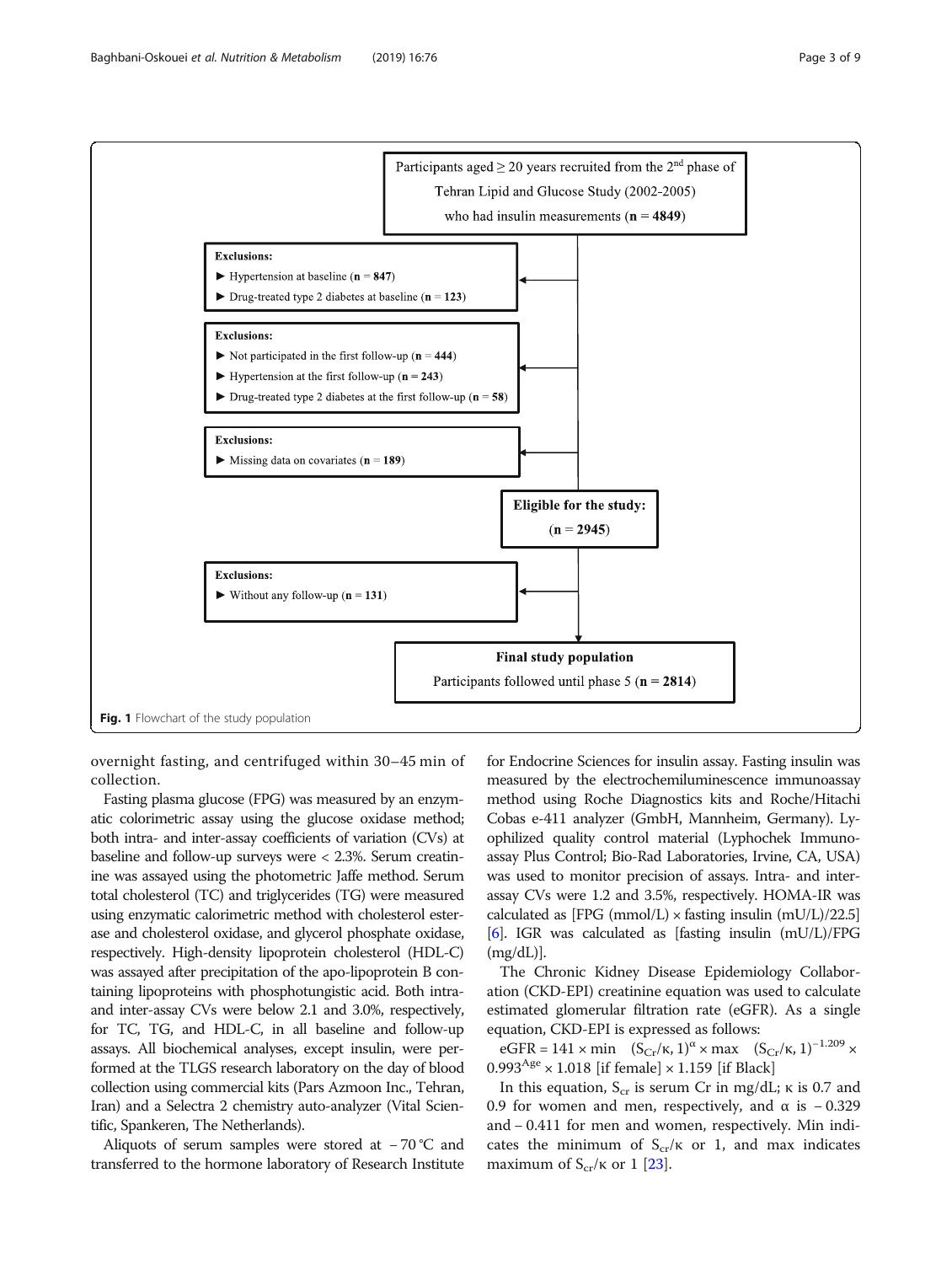# Definition of terms

In the present study, history of CVD was obtained by asking participants whether they had experienced any coronary heart disease (stable or unstable angina, or myocardial infarction), or coronary angiography, or cerebrovascular occurrences. A current smoker was defined as a person who smokes cigarettes daily or occasionally. Individuals were divided into three categories according to self-reported education status: < 6 years, 6–12 years, and  $\geq$  12 years.

Modifiable Activity Questionnaire (MAQ) that measured all three types of activity including leisure time, job, and household activities in the past year was used to evaluate physical activity levels [[24\]](#page-8-0). Participants who had achieved a minimum of at least 600 MET (metabolic equivalent task)-minutes per week were considered as physically active.

Hypertension at baseline and during follow-up visits was defined as systolic blood pressure  $(SBP) \ge 140$ mmHg or diastolic blood pressure (DBP)  $\geq$  90 mmHg, or taking anti-hypertensive medications.

#### Statistical analysis

To show baseline characteristics of participants, continuous variables are expressed as the mean ± standard deviation (SD) or median (interquartile range) for normal and skewed distributed variables, respectively, and frequency (%) for categorical variables. Baseline characteristics according to quartiles of changes in fasting insulin and IR indices were compared using ANOVA, Kruskal-Wallis, and Chi-square tests as appropriate.

The incidence rate of hypertension and 95% confidence interval (CI) were calculated by dividing the total number of incident cases to the sum of person-times of follow-up.

Event date for incident cases of hypertension was defined as mid-time between the date of follow-up visit at which hypertension was detected for the first time and the most recent follow-up visit preceding the diagnosis; the follow-up time was drawn from the difference between the calculated mid-time date and the date at which the subjects entered the study. For censored participants, survival time was calculated as the interval between the first and the last observation dates. Follow-up duration and incidence rates were calculated using the measured survival time.

Changes in fasting insulin levels and IR indices between baseline and the first follow-up were calculated to evaluate their impacts on incident hypertension; we categorized the exact amount of changes for insulin levels and IR indices into quartiles. The interaction of quartiles of changes in insulin, HOMA-IR, and IGR with gender was examined in fully-adjusted models using the log– likelihood ratio test. Since no interaction was found, the main analyses were performed on whole population to reach full statistical power.

Cox proportional hazard regression was used to assess the associations of quartiles of insulin, HOMA-IR, and IGR changes with incident hypertension, considering 1st quartile as reference, in whole population. Moreover, we examined the trends of quartiles for changes in insulin and IR indices in different models including: model 1, adjusted for age, sex, and baseline levels of insulin, HOMA-IR, or IGR as appropriate for corresponding model; model 2, further adjusted for smoking, physical activity, educational level, marital status, history of CVD, and baseline levels of SBP, DBP, BMI, eGFR, TG, TC, HDL-C, and FPG (only for insulin change); model 3, further adjusted for BMI change. The proportional hazard assumption in the Cox models was assessed with the Schoenfild residual test; all proportionality assumptions were appropriate.

We assessed Akaike's information criteria (AIC) (a statistical estimate of the trade-off between the likelihood of a model against its complexity) as indicator for goodness of fit of each predictive model. A lower value of AIC indicates a better model fit. The discrimination ability of each model was calculated using the Harrell's C statistic; it ranges from 0.0 to 1.0 and a C-index equal to 1.0 indicates perfect discrimination [[25\]](#page-8-0).

Statistical analyses were performed using SPSS for windows version 20 and STATA version 12 and P-value below 0.05 was considered statistically significant.

#### Results

Overall, data of 2814 (men = 1123) individuals with a mean (SD) age of 39.4 (13.0) years were included in the analyses. Table [1](#page-4-0) illustrates the baseline characteristics of study participants by quartiles of HOMA-IR changes. Accordingly, there were significant differences for age, sex, BMI, WC, and serum FPG, TC, TG levels, and incident hypertension among quartiles of HOMA-IR changes. Furthermore, Additional files [1](#page-7-0) and [2](#page-7-0): Tables S1 and S2 reveal the baseline characteristics by quartiles of insulin and IGR changes, respectively. Changing values of anthropometrics, SBP, DBP, and FPG over 3 years have been summarized in Table [2](#page-5-0), by quartiles of HOMA-IR changes and in Additional files [3](#page-7-0) and [4](#page-7-0): Tables S3 and S4, according to quartiles of insulin and IGR changes, as well. Accordingly, we observed generally increasing trends for changes in BMI, WC, SBP, DBP, and FPG levels from 1st to 4th quartiles of fasting insulin and IR indices' changes in all participants.

During a median follow-up of 6.32 years (interquartile range: 5.76–6.84) after the first examination, 594 participants experienced hypertension, including 253 men and 341 women; corresponding incidence rates per 10,000 person-years (95% CI) were 413.3 (365.7–467.2) and 357.2 (321.3–397.2), respectively.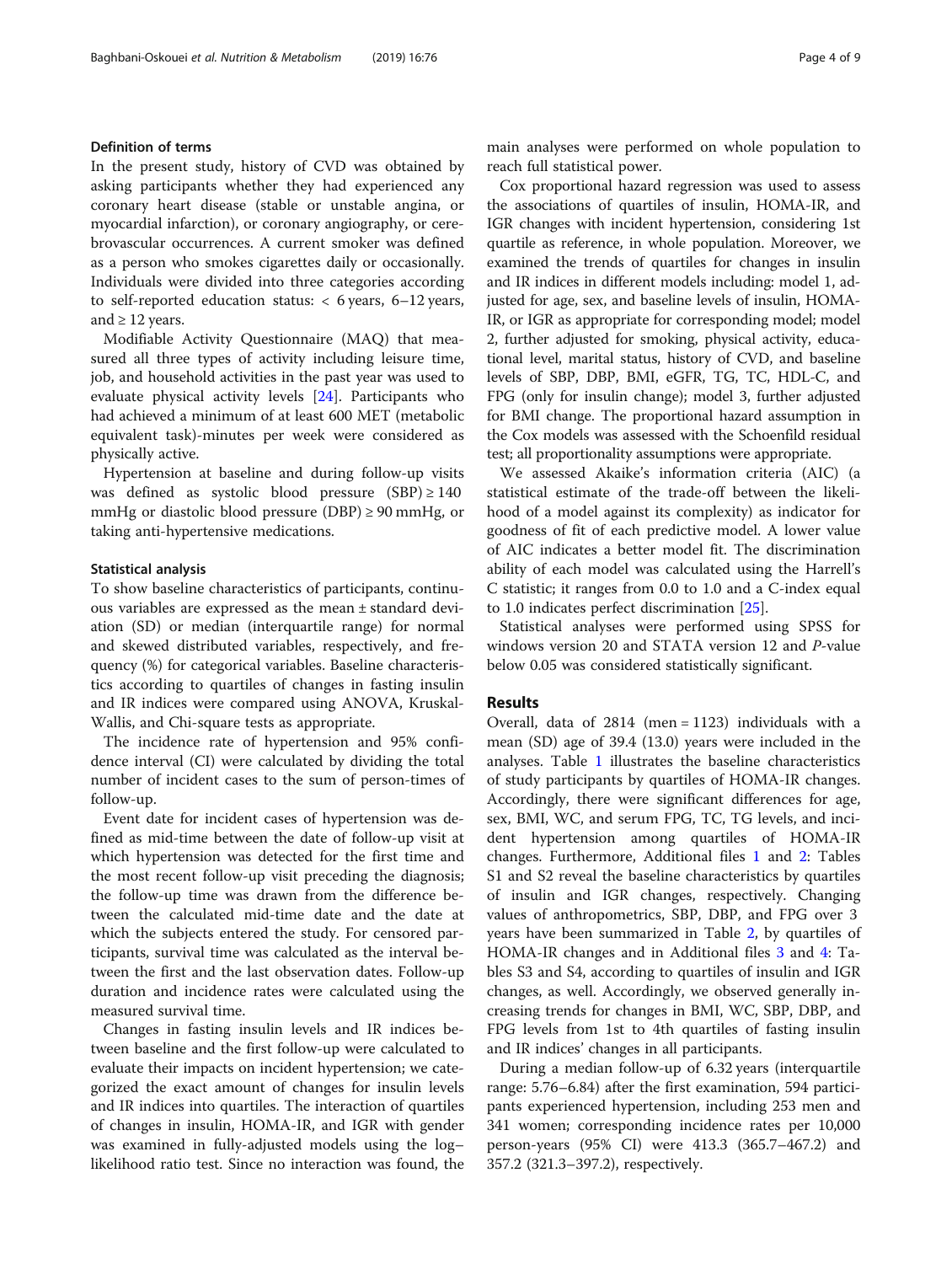|                                  | Quartiles of HOMA-IR changes |                              |                           |                    |                  |                        |
|----------------------------------|------------------------------|------------------------------|---------------------------|--------------------|------------------|------------------------|
|                                  | 1st                          | 2nd                          | 3rd                       | 4th                | Total            |                        |
|                                  | $(< -0.550)$                 | $(\geq -0.550 - \lt -0.056)$ | $(\geq -0.056 - < 0.416)$ | (≥ 0.416)          |                  |                        |
|                                  | $(n = 703)$                  | $(n = 704)$                  | $(n = 704)$               | $(n = 703)$        | $(n = 2814)$     | $P$ value <sup>a</sup> |
| Male gender, n (%)               | 243 (34.6)                   | 296 (42.0)                   | 288 (40.9)                | 296 (42.1)         | 1123 (39.9)      | 0.010                  |
| Age, years                       | 37.5 (12.6)                  | 40.1(13.1)                   | 40.6 (13.6)               | 39.5 (12.4)        | 39.4 (13.0)      | < 0.001                |
| BMI, Kg/m <sup>2</sup>           | 27.3(4.6)                    | 26.4(4.3)                    | 26.2(4.6)                 | 26.9(4.5)          | 26.7(4.5)        | < 0.001                |
| WC, cm                           | 89.6 (12.2)                  | 87.8 (11.5)                  | 87.2 (11.5)               | 89.5 (11.7)        | 88.5 (11.8)      | < 0.001                |
| Education level, n (%)           |                              |                              |                           |                    |                  | 0.235                  |
| <6 years                         | 129 (18.3)                   | 141 (20.0)                   | 164 (23.3)                | 154 (21.9)         | 588 (20.9)       |                        |
| $6-12$ years                     | 445 (63.3)                   | 432 (61.4)                   | 423 (60.1)                | 440 (62.6)         | 1740 (61.8)      |                        |
| $\geq$ 12 years                  | 129 (18.3)                   | 131 (18.6)                   | 117 (16.6)                | 109 (15.5)         | 486 (17.3)       |                        |
| Marital status, n (%)            |                              |                              |                           |                    |                  | 0.666                  |
| Married                          | 549 (78.1)                   | 545 (77.4)                   | 563 (80.0)                | 538 (76.5)         | 2195 (78.0)      |                        |
| Divorced/widowed                 | 26(3.7)                      | 33(4.7)                      | 30(4.3)                   | 36(5.1)            | 125(4.4)         |                        |
| Single                           | 128 (18.2)                   | 126 (17.9)                   | 111 (15.8)                | 129 (18.3)         | 494 (17.6)       |                        |
| Physical activity, n (%)         |                              |                              |                           |                    |                  | 0.638                  |
| < 600                            | 255 (36.3)                   | 252 (35.8)                   | 247 (35.1)                | 269 (38.3)         | 1023 (36.4)      |                        |
| $\geq 600$                       | 448 (63.7)                   | 452 (64.2)                   | 457 (64.9)                | 434 (61.7)         | 1791 (63.6)      |                        |
| SBP, mmHg                        | 109.7(11.1)                  | 109.7(11.1)                  | 109.1 (12.0)              | 110.0(11.5)        | 109.6 (11.4)     | 0.580                  |
| DBP, mmHq                        | 72.1 (8.1)                   | 71.5(8.1)                    | 71.1(8.4)                 | 72.0 (8.2)         | 71.7(8.2)        | 0.079                  |
| Smoker, n (%)                    |                              |                              |                           |                    |                  | 0.149                  |
| Never/past                       | 635 (90.3)                   | 613 (87.1)                   | 630 (89.5)                | 614 (87.3)         | 2492 (88.6)      |                        |
| Current                          | 68 (9.7)                     | 91 (12.9)                    | 74 (10.5)                 | 89 (12.7)          | 322 (11.4)       |                        |
| History of CVD, n (%)            | 7(1.0)                       | 6(0.9)                       | 6(0.9)                    | 11(1.6)            | 30(1.1)          | 0.512                  |
| eGFR, mL/min/1.73 m <sup>2</sup> | 78.8 (13.1)                  | 78.2 (13.4)                  | 78.3 (13.1)               | 79.0 (13.0)        | 78.6 (13.1)      | 0.551                  |
| FPG, mmol/L                      | 5.00 (4.77-5.38)             | $4.94(4.66 - 5.16)$          | $4.83(4.55 - 5.11)$       | 4.83 (4.55 - 5.16) | 4.88 (4.61-5.22) | < 0.001                |
| TC, mmol/L                       | 4.90 (1.00)                  | 4.83(1.01)                   | 4.75 (0.95)               | 4.86 (1.07)        | 4.84 (1.01)      | 0.040                  |
| TG, mmol/L                       | $1.45(1.03 - 2.15)$          | 1.32 (0.94-1.88)             | $1.27(0.94 - 1.81)$       | 1.41 (0.94-2.08)   | 1.36 (0.96-1.98) | < 0.001                |
| HDL-C, mmol/L                    | 1.01(0.26)                   | 1.03(0.28)                   | 1.03(0.27)                | 1.00(0.26)         | 1.02(0.27)       | 0.066                  |
| Incident hypertension, n (%)     | 142 (20.2)                   | 129 (18.3)                   | 142 (20.2)                | 181 (25.7)         | 594 (21.1)       | 0.004                  |

<span id="page-4-0"></span>Table 1 Baseline characteristics of the study population by quartiles of HOMA-IR changes

Data are shown as mean (standard deviation), median (interquartile range), or number (proportion) as appropriate

HOMA-IR homeostasis model assessment of insulin resistance, BMI body mass index, WC waist circumference, SBP systolic blood pressure, DBP diastolic blood pressure, CVD cardiovascular disease, eGFR estimated glomerular filtration rate, FPG fasting plasma glucose, TC total cholesterol, TG triglycerides, HDL-C high density lipoprotein cholesterol

<sup>a</sup> P values for difference across all quartiles of HOMA-IR changes were calculated with ANOVA, Kruskal-Wallis, and Chi-square tests, as appropriate

Results of the Cox regression models, investigating the relation between 3-year changes of fasting insulin, HOMA-IR, and IGR with subsequent hypertension risk are presented in Table [3.](#page-5-0) Accordingly, changes in levels of fasting insulin and IR indices showed significant increasing trends for incident hypertension, moving from 1st quartile to 4th quartile. Specifically, compared to reference, the 4th quartile of insulin, HOMA-IR and IGR changes showed significant higher risk for incident hypertension in different models, excluding the 4th quartile of HOMA-IR changes in model 3 [hazard ratio: 1.18 (0.92–1.52)]. Focusing on model fitness as assessed by AIC, we did not find superiority for changes in fasting insulin or each of IR indices to predict incident hypertension. Moreover, the discriminatory powers of changes in fasting insulin and IR indices as assessed by C index were similar (i.e. about 80%).

We performed two sensitivity analyses to show robustness of findings. First, although no interaction was found between gender and quartiles of changes in fasting insulin (all *P*-values  $> 0.41$ ), HOMA-IR (all *P*-values  $> 0.25$ ), or IGR (all *P*-values  $> 0.15$ ) in fully-adjusted models, the data analyses in each gender were presented in Additional files [5](#page-7-0) and [6](#page-7-0): Tables S5 and S6.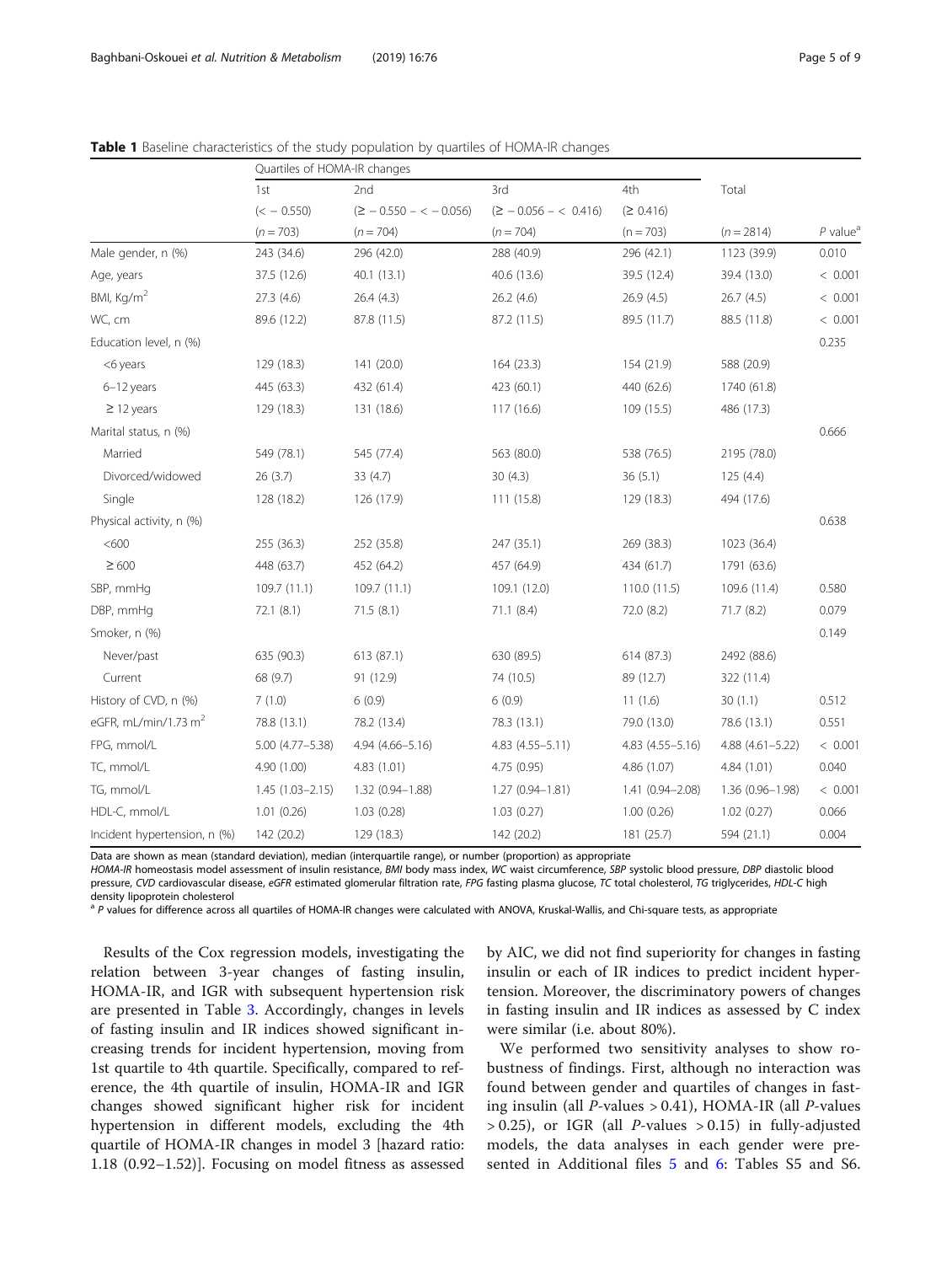|                        | Quartiles of HOMA-IR changes |                              |                         |             |                |                        |
|------------------------|------------------------------|------------------------------|-------------------------|-------------|----------------|------------------------|
|                        | 1st                          | 2nd                          | 3rd                     | 4th         | Total          | $P$ value <sup>a</sup> |
|                        | $(< -0.550)$                 | $(\geq$ - 0.550 - < - 0.056) | $(2 - 0.056 - < 0.416)$ | (2 0.416)   |                |                        |
|                        | $(n = 703)$                  | $(n = 704)$                  | $(n = 704)$             | $(n = 703)$ | $(n = 2814)$   |                        |
| BMI, Kg/m <sup>2</sup> | $-0.25(1.91)$                | 0.31(1.64)                   | 0.49(2.17)              | 1.07(1.90)  | 0.40(1.97)     | < 0.001                |
| WC, cm                 | $-1.17(6.93)$                | 0.57(6.25)                   | 1.25 (6.35)             | 2.63(6.78)  | 0.82(6.72)     | < 0.001                |
| SBP, mmHg              | $-2.49(10.76)$               | $-2.30(10.94)$               | $-0.07(11.36)$          | 0.29(11.03) | $-1.14(11.09)$ | < 0.001                |
| DBP, mmHq              | $-1.70(8.69)$                | $-1.15(8.39)$                | $-0.73(8.68)$           | 0.36(8.74)  | $-0.80(8.65)$  | < 0.001                |
| FPG, mmol/L            | $-0.26(0.69)$                | $-0.13(0.44)$                | 0.07(0.39)              | 0.31(0.80)  | $-0.002(0.64)$ | < 0.001                |

<span id="page-5-0"></span>Table 2 Three-year changes in anthropometric, blood pressures, and fasting plasma glucose by quartiles of HOMA-IR changes

HOMA-IR homeostasis model assessment of insulin resistance, BMI body mass index, WC waist circumference, SBP systolic blood pressure, DBP diastolic blood pressure, FPG fasting plasma glucose

Data are shown as mean (standard deviation)

 $a$  P values for difference across all quartiles of HOMA-IR changes were calculated with ANOVA test

Accordingly, the results among men were generally similar to those reported for the whole population; however, among women, the significant trends for quartiles of changes in fasting insulin and IR indices were found only in model 1. Second, although no interactions was found between baseline insulin level and quartiles of its changes (all P-values for interaction > 0.25) or HOMA-IR and quartiles of its changes (all Pvalues for interaction  $> 0.42$ ), we reran the same analyses on participants with normal insulin or HOMA-IR values, using reference values of Iranian adults [[26\]](#page-8-0). As shown in Additional file [7](#page-7-0): Table S7, changes in fasting

insulin levels increased risk of incident hypertension among those with normal insulin at baseline in different models.

# **Discussion**

This is the first study to have examined the impact of changes in fasting insulin and IR indices over approximately 3 years for incident hypertension in a populationbased cohort. We found that over 6 years follow-up, there were significant trends in association between quartiles of changes in fasting insulin, HOMA-IR and IGR levels and incident hypertension, independent of important baseline

Table 3 Multivariable-adjusted hazard ratios of incident hypertension by quartiles of changes in fasting serum insulin, HOMA-IR, and IGR in whole population

|                      | HR (95% CI)     |                     |                     |                     | $P$ for trend | <b>AIC</b> | C index % |
|----------------------|-----------------|---------------------|---------------------|---------------------|---------------|------------|-----------|
|                      | 1st (reference) | 2nd                 | 3rd                 | 4th                 |               |            |           |
| Insulin <sup>a</sup> |                 |                     |                     |                     |               |            |           |
| Model 1              | 1.00            | $1.15(0.88 - 1.50)$ | $1.48(1.14 - 1.92)$ | $1.85(1.44 - 2.37)$ | < 0.001       | 8920.4     | 71.6      |
| Model 2              | 1.00            | $1.02(0.78 - 1.33)$ | $1.37(1.05 - 1.77)$ | $1.48(1.15 - 1.90)$ | 0.001         | 8572.3     | 79.7      |
| Model 3              | 1.00            | $0.96(0.73 - 1.25)$ | $1.27(0.98 - 1.66)$ | $1.31(1.01 - 1.69)$ | 0.015         | 8556.7     | 80.1      |
| HOMA-IR <sup>b</sup> |                 |                     |                     |                     |               |            |           |
| Model 1              | 1.00            | $0.99(0.76 - 1.28)$ | $1.15(0.89 - 1.49)$ | $1.65(1.30 - 2.10)$ | < 0.001       | 8925.9     | 71.4      |
| Model 2              | 1.00            | $0.86(0.66 - 1.12)$ | $1.08(0.83 - 1.40)$ | $1.34(1.05 - 1.71)$ | 0.002         | 8572.0     | 79.6      |
| Model 3              | 1.00            | $0.81(0.63 - 1.06)$ | $1.00(0.77 - 1.30)$ | $1.18(0.92 - 1.52)$ | 0.016         | 8555.6     | 80.1      |
| IGR <sup>c</sup>     |                 |                     |                     |                     |               |            |           |
| Model 1              | 1.00            | $1.30(1.00 - 1.69)$ | $1.62(1.25 - 2.09)$ | $1.98(1.54 - 2.54)$ | < 0.001       | 8925.0     | 71.6      |
| Model 2              | 1.00            | 1.28 (0.99-1.67)    | $1.52(1.17 - 1.97)$ | $1.68(1.31 - 2.17)$ | < 0.001       | 8568.1     | 79.8      |
| Model 3              | 1.00            | $1.21(0.93 - 1.58)$ | 1.40 (1.08-1.82)    | $1.53(1.18 - 1.98)$ | 0.008         | 8553.8     | 80.2      |

HOMA-IR homeostasis model assessment of insulin resistance, IGR insulin-glucose ratio, HR hazard ratio, CI confidence interval, AIC Akaike's information criteria, CVD cardiovascular disease, SBP systolic blood pressure, DBP diastolic blood pressure, BMI body mass index, FPG fasting plasma glucose, TC total cholesterol, TG triglycerides, HDL-C high density lipoprotein cholesterol, eGFR estimated glomerular filtration rate

<sup>a</sup>Model 1: adjusted for age, sex, and baseline insulin; Model 2: model 1 + smoking, physical activity, marital status, history of CVD, education level, and baseline levels of SBP, DBP, BMI, FPG, TC, TG, HDL-C, and eGFR; Model 3: model 2 + BMI changes

b<br>Model 1: adjusted for age, sex, and baseline HOMA-IR; Model 2: model 1 + smoking, physical activity, marital status, history of CVD, education level, and baseline levels of SBP, DBP, BMI, TC, TG, HDL-C, and eGFR; Model 3: model 2 + BMI changes

c Model 1: adjusted for age, sex, and baseline IGR; Model 2: model 1 + smoking, physical activity, marital status, history of CVD, education level, and baseline levels of SBP, DBP, BMI, TC, TG, HDL-C, and eGFR; Model 3: model 2 + BMI changes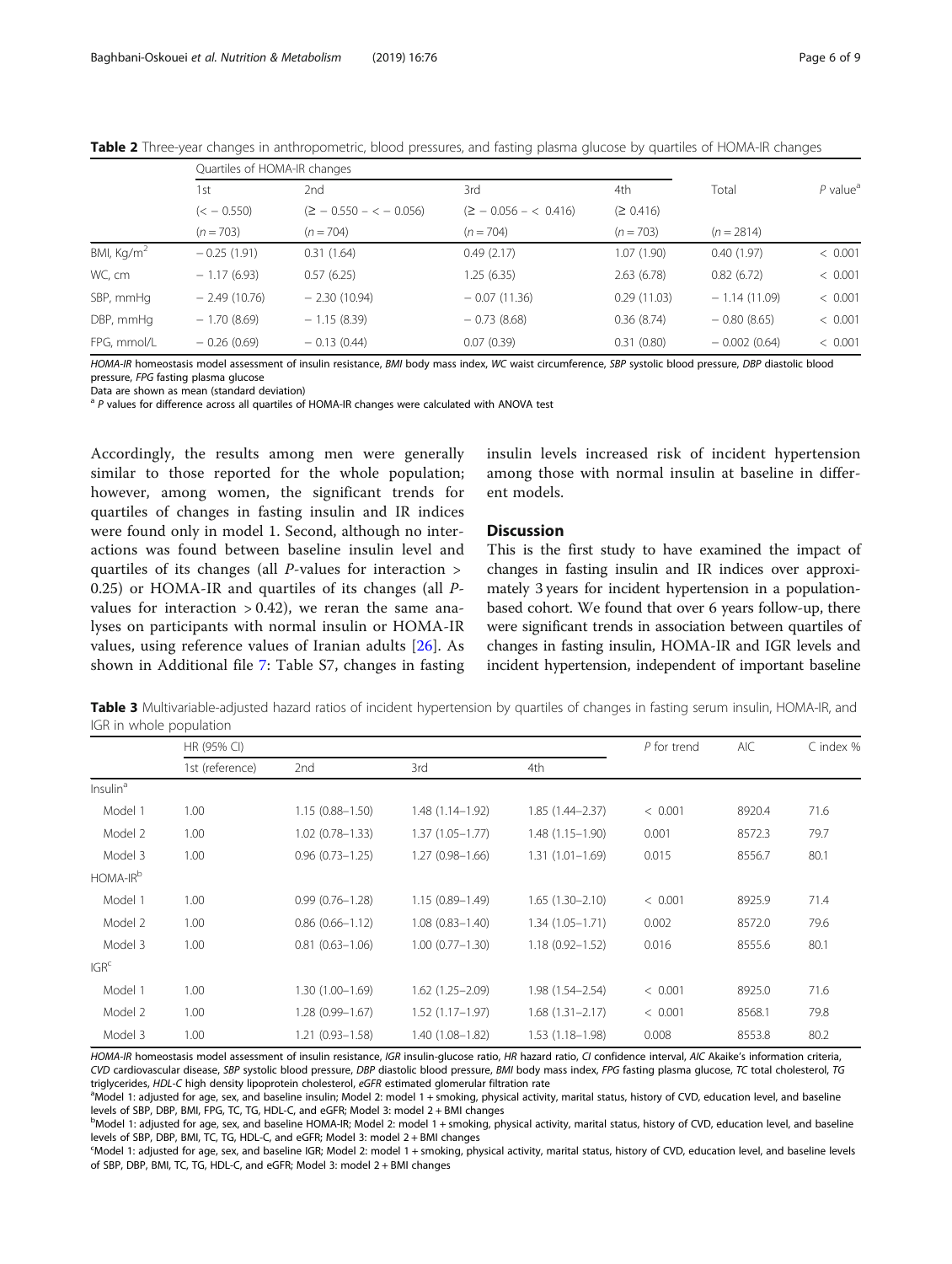confounders and BMI changes. Importantly, focusing on model fitness (as assessed by AIC) and discriminator power (as examined by C index), we did not find any superiority between these measures. Although we did not find any effect modification for gender on correlation of changes in fasting insulin levels or IR indices with incident hypertension, these associations were more prominent among men.

According to our data analysis, we found incidence rates of 413.3 and 357.2 per 10,000 person-years in men and women, respectively; slightly higher than those previously reported by Talaei et al. in the Isfahan Cohort Study which included both urban and rural areas [\[27](#page-8-0)]. The higher incidence rates in our study may be attributed to environmental impacts of urbanization on incident hypertension including different diet, lower physical activity, and exposure to ambient air pollution and traffic noise, especially in the metropolitan city of Tehran [[28](#page-8-0), [29](#page-8-0)]. Hence the incidence rates reported by Talaei et al. may have been diluted by pooling data of urban and rural areas.

Several previous studies have investigated the associations of insulin levels and IR indices, using snapshot values of these measures alone, with consequent hypertension [[7](#page-7-0)–[15](#page-8-0), [17](#page-8-0), [30](#page-8-0), [31\]](#page-8-0). Sung et al., in a Korean study, showed that the highest quartiles of insulin and HOMA-IR were associated with 50 and 70% increased risk of incident hypertension, respectively [\[13](#page-7-0)]. Researchers from the community-based Multi-Ethnic Study of Atherosclerosis suggested that higher concentrations of insulin may contribute to the development of hypertension, in part through kidney disease and arterial stiffness [\[9](#page-7-0)]. Similarly, He et al. proposed that higher plasma insulin levels were associated with increased risk of hypertension in both African Americans and whites [[8\]](#page-7-0). Furthermore, Saad et al. showed that the associations between hyperinsulinemia, IR, and blood pressure differ among racial groups and may be mediated by certain mechanisms active in whites, but not in Pima Indians or blacks [[12\]](#page-7-0). Similar to these studies, we also previously reported the association between IR indices and incident hypertension among Iranian population [[17\]](#page-8-0). A meta-analysis from 10 prospective studies showed that compared to the lowest quartile of fasting insulin concentrations, the highest quartile was associated with a pooled relative risk (95% CI) of 1.63 (1.35–1.97) for hypertension [\[30](#page-8-0)]. Another meta-analysis by Wang et al. that included prospective observational studies, showed that beside fasting insulin level, IR as estimated by HOMA index was also independently associated with an exacerbated risk of hypertension in the general population [[16\]](#page-8-0).

To the best of our knowledge, only one study conducted by Park et al. among 11,123 adults, examined the association between serum insulin changes for incident hypertension and showed that changing levels of fasting insulin appeared to be an independent determinant for future hypertension during a 4-year follow-up among non-diabetic healthy adults [\[11](#page-7-0)]. However, the second insulin measurement in Park et al. study was performed simultaneously with outcome assessment i.e. exposure did not precede hypertension; hence, it might not possible to talk exactly about cause and effect relationship. The current study conducted among Iranian adults adds to previous studies by showing that changes in serum insulin, HOMA-IR, and IGR levels precede the development of hypertension and might play a role in the pathogenesis of hypertension. Importantly, although a well-known association was reported between weight change and SBP levels [\[32](#page-8-0)], the significant associations of changes in insulin and IR indices with incident hypertension were sustained, independent of the BMI changes in this study. The mechanism remains unclear, but our results suggest that changes in fasting insulin and IR indices might play direct roles in increasing blood pressure through other mechanisms that do not completely capture by weight gain. Moreover, our results indirectly indicate that, if hyperinsulinemia could be corrected with any intervention, such as pharmacotherapy with Thiazolidinedione group of glucose-lowering medications [\[33](#page-8-0)], then the development of hypertension might be reduced.

Several mechanisms have been suggested to explain the association between IR and hypertension incidence. First, hyperinsulinemia activates the sympathetic nervous system and renin-angiotensin pathway, resulting in SBP elevation through increasing catecholamine levels, a phenomenon that is independent of blood glucose [[4](#page-7-0), [34\]](#page-8-0). Second, elevated serum insulin levels decrease urinary sodium excretion by increasing distal sodium reabsorption, leading to sodium and fluid retention [\[35\]](#page-8-0). Third, hyperinsulinemia also might diminish endothelium-dependent vasodilation in large arteries via increased oxidative stress [[36](#page-8-0)].

The main strength of this study lies on its large sample size and a long-term follow-up duration. To the best of our knowledge, previous longitudinal studies have discussed roles of both IR and compensatory hyperinsulinemia in the development of hypertension, using baseline values of these measures alone; thus, this is the first study extending previous studies by evaluating changes of fasting insulin, HOMA-IR, and IGR levels with risk of subsequent hypertension.

Limitations of the present study include using HOMA-IR as a good surrogate measure of IR in epidemiologic studies rather than using hyperinsulinemic euglycemic clamp as a gold standard test for assessment of IR [[37](#page-8-0)]. Second, according to TLGS protocol, the data regarding alcohol intake is not assessed for participants and alcohol consumption was not included as a covariate in the analyses. Third, since the present study was conducted among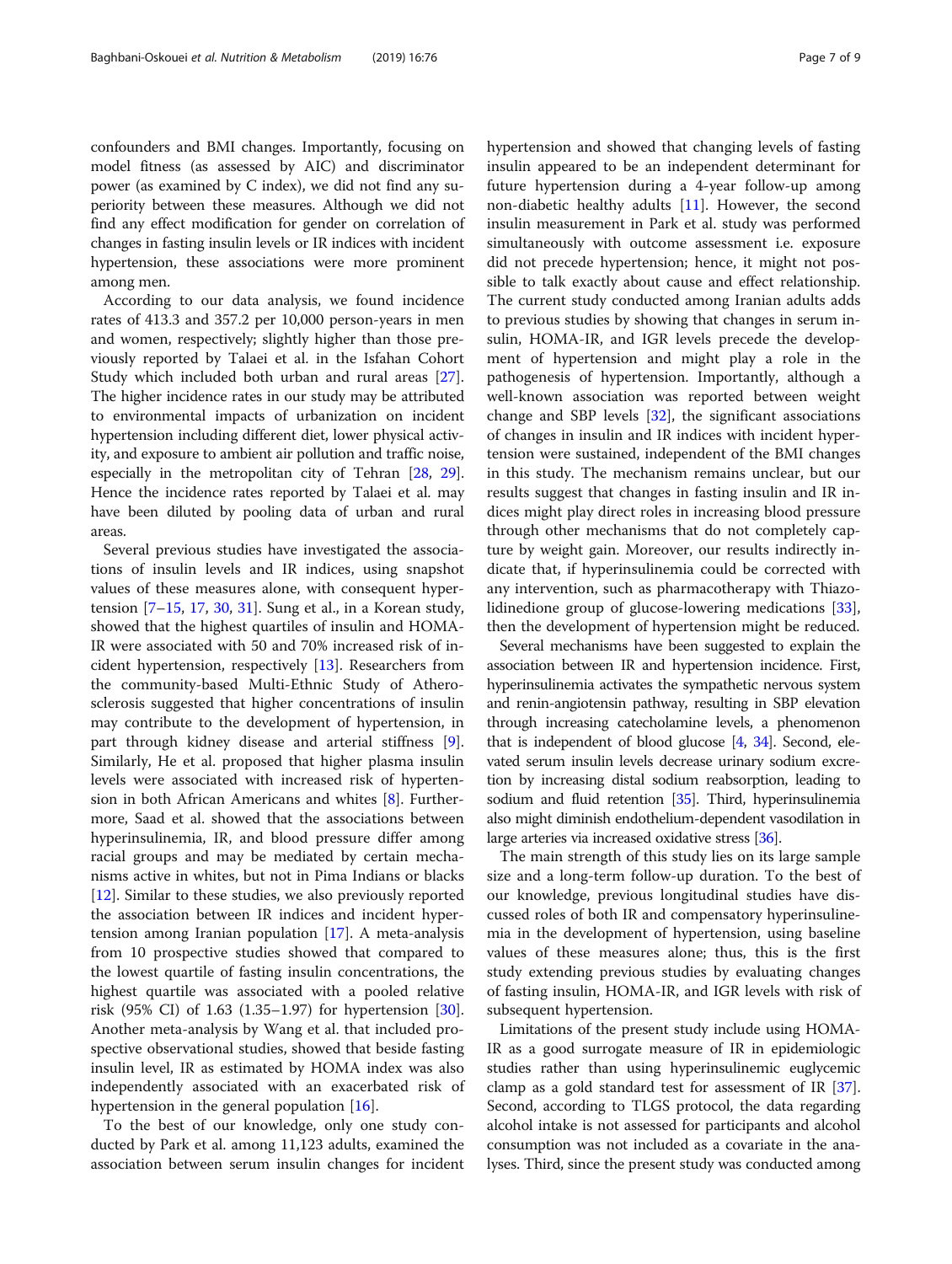<span id="page-7-0"></span>Persian ethnicities resident in Tehran, as a Middle-Eastern population, generalizing the results to other populations should thus be done cautiously.

# Conclusions

We found that 3-year changes of fasting insulin and IR indices are strong risk factors for developing hypertension among normotensive healthy adults without known diabetes, independent of large set of covariates and BMI changes. Further prospective and interventional studies aiming to reduce hyperinsulinemia are needed to confirm the significant roles of hyperinsulinemia and IR on the development of hypertension.

#### Supplementary information

Supplementary information accompanies this paper at [https://doi.org/10.](https://doi.org/10.1186/s12986-019-0402-3) [1186/s12986-019-0402-3.](https://doi.org/10.1186/s12986-019-0402-3)

Additional file 1: Table S1. Baseline characteristics of the study population by quartiles of insulin changes.

Additional file 2: Table S2. Baseline characteristics of the study population by quartiles of IGR changes.

Additional file 3: Table S3. Three-year changes in anthropometric, blood pressures, and fasting plasma glucose by quartiles of insulin changes.

Additional file 4: Table S4. Three-year changes in anthropometric, blood pressures, and fasting plasma glucose by quartiles of IGR changes.

Additional file 5: Table S5. Multivariable-adjusted hazard ratios of incident hypertension by quartiles of changes in fasting serum insulin, HOMA-IR, and IGR among men.

Additional file 6: Table S6. Multivariable-adjusted hazard ratios of incident hypertension by quartiles of changes in fasting serum insulin, HOMA-IR, and IGR among women.

Additional file 7: Table S7. Multivariable-adjusted hazard ratios of incident hypertension by quartiles of changes in fasting serum insulin and HOMA-IR among participants with normal insulin or HOMA-IR levels at baseline.

#### Abbreviations

AIC: Akaike's information criteria; BMI: Body mass index; CI: Confidence interval; CKD-EPI: Chronic kidney disease Epidemiology Collaboration; CV: Coefficient of variation; CVD: Cardiovascular diseases; DBP: Diastolic blood pressure; eGFR: Estimated glomerular filtration rate; FPG: Fasting plasma glucose; HDL-C: High-density lipoprotein cholesterol; HOMA-IR: Homeostasis model assessment of insulin resistance; HR: Hazard ratio; IGR: Insulin-glucose ratio; IR: Insulin resistance; MAQ: Modifiable Activity Questionnaire; MET: Metabolic equivalent task; SBP: Systolic blood pressure; TC: Total cholesterol; TG: Triglycerides; TLGS: Tehran Lipid and Glucose Study; WC: Waist circumference

#### Acknowledgements

The authors wish to gratefully thank the participants of district No. 13 of Tehran for their enthusiastic cooperation. We would also like to acknowledge the laboratory staff of the Research Institute for Endocrine Sciences of Shahid Beheshti University of Medical Sciences.

#### Authors' contributions

ABO, MT and FH conceived of the presented idea. MH conducted the analyses. ABO and MT developed the first draft of the manuscript. All authors contributed to the writing of the paper, and have read and approved the final manuscript.

#### Funding

This study was supported in part by grant No.14542–1 from the Shahid Beheshti University of Medical Sciences.

## Availability of data and materials

Study data has been extracted from the Tehran Lipid and Glucose study (TLGS), a longitudinal and population-based prospective study performed on a representative sample of an urban population of Tehran (the capital of Iran). The statistical analyses/codes for the current study can be made available from the corresponding author on reasonable request.

#### Ethics approval and consent to participate

The research protocol was approved by the ethics committee of the Research Institute for Endocrine Sciences, Shahid Beheshti University of Medical Sciences, Tehran, Iran. The research also conformed to the ethical guidelines of the Declaration of Helsinki, as revised in 2013 and a written informed consent was obtained from all participants before enrollment in the study.

## Consent for publication

Not applicable.

# Competing interests

The authors declare that they have no competing interests.

#### Author details

<sup>1</sup> Prevention of Metabolic Disorders Research Center, Research Institute for Endocrine Sciences, Shahid Beheshti University of Medical Sciences, Tehran, Iran. <sup>2</sup> Endocrine Research Center, Research Institute for Endocrine Sciences, Shahid Beheshti University of Medical Sciences, Tehran, Iran.

#### Received: 6 May 2019 Accepted: 18 October 2019 Published online: 09 November 2019

#### References

- 1. Kearney PM, Whelton M, Reynolds K, Muntner P, Whelton PK, He J. Global burden of hypertension: analysis of worldwide data. Lancet. 2005;365:217–23.
- 2. Echouffo-Tcheugui JB, Batty GD, Kivimäki M, Kengne AP. Risk models to predict hypertension: a systematic review. PLoS One. 2013;8:e67370.
- 3. Mcfarlane SI, Banerji M, Sowers JR. Insulin resistance and cardiovascular disease. J Clin Endocrinol Metabolism. 2001;86:713–8.
- 4. Reaven GM, Lithell H, Landsberg L. Hypertension and associated metabolic abnormalities--the role of insulin resistance and the sympathoadrenal system. N Engl J Med. 1996;334:374–81.
- 5. Standley PR, Rose KA, Sowers JR. Increased basal arterial smooth muscle glucose transport in the Zucker rat. Am J Hypertens. 1995;8:48–52.
- 6. Matthews D, Hosker J, Rudenski A, Naylor B, Treacher D, Turner R. Homeostasis model assessment: insulin resistance and β-cell function from fasting plasma glucose and insulin concentrations in man. Diabetologia. 1985;28:412–9.
- 7. Forman JP, Choi H, Curhan GC. Uric acid and insulin sensitivity and risk of incident hypertension. Arch Intern Med. 2009;169:155–62.
- 8. He J, Klag MJ, Caballero B, Appel LJ, Charleston J, Whelton PK. Plasma insulin levels and incidence of hypertension in African Americans and whites. Arch Intern Med. 1999;159:498–503.
- 9. Levin G, Kestenbaum B, Ida Chen Y-D, Jacobs DR Jr, Psaty BM, Rotter JI, et al. Glucose, insulin, and incident hypertension in the multi-ethnic study of atherosclerosis. Am J Epidemiol. 2010;172:1144–54.
- 10. Lissner L, Bengtsson C, Lapidus L, Kristjansson K, Wedel H. Fasting insulin in relation to subsequent blood pressure changes and hypertension in women. Hypertension. 1992;20:797–801.
- 11. Park SE, Rhee E-J, Park C-Y, Oh KW, Park S-W, Kim S-W, et al. Impact of hyperinsulinemia on the development of hypertension in normotensive, nondiabetic adults: a 4-year follow-up study. Metabolism-Clin Exp. 2013;62:532–8.
- 12. Saad MF, Lillioja S, Nyomba BL, Castillo C, Ferraro R, De Gregorio M, et al. Racial differences in the relation between blood pressure and insulin resistance. N Engl J Med. 1991;324:733–9.
- 13. Sung KC, Lim S, Rosenson RS. Hyperinsulinemia and homeostasis model assessment of insulin resistance as predictors of hypertension: